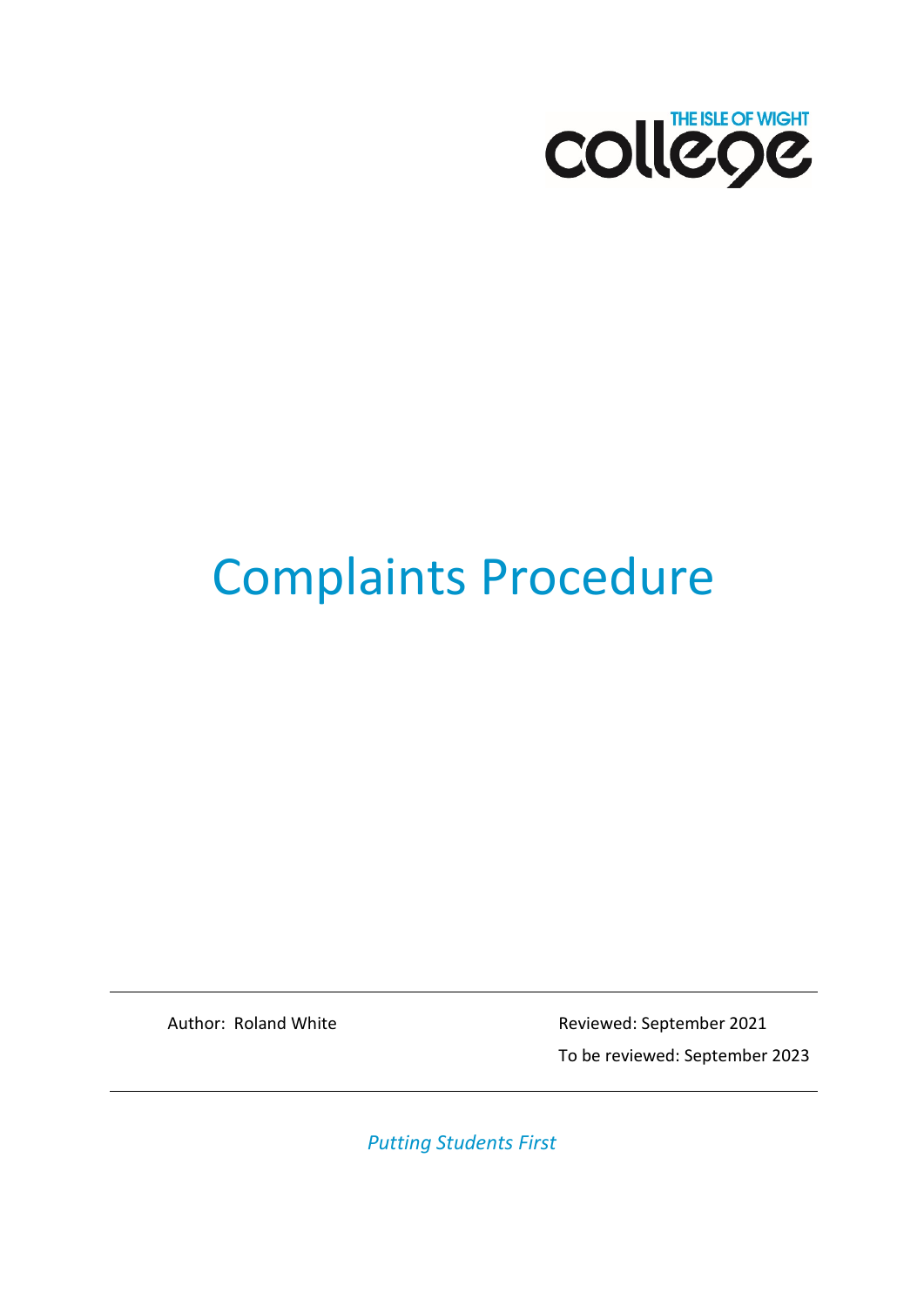#### Table of Contents

| Introduction                                    | 3  |
|-------------------------------------------------|----|
| Principles of the complaints procedure          | 3  |
| Safeguarding                                    | 4  |
| Special educational needs and disability (SEND) | 5  |
| Franchise partners                              | 5  |
| Stage 1: Resolving concerns informally          | 6  |
| Stage 2: Contacting student services            | 7  |
| Stage 3: Initiating a formal complaint          | 8  |
| Stage 4: Involving the Chair of Corporation     | 10 |
| Stage 5: Appeal to external agency              | 11 |
| Appendix: Complaint form                        | 12 |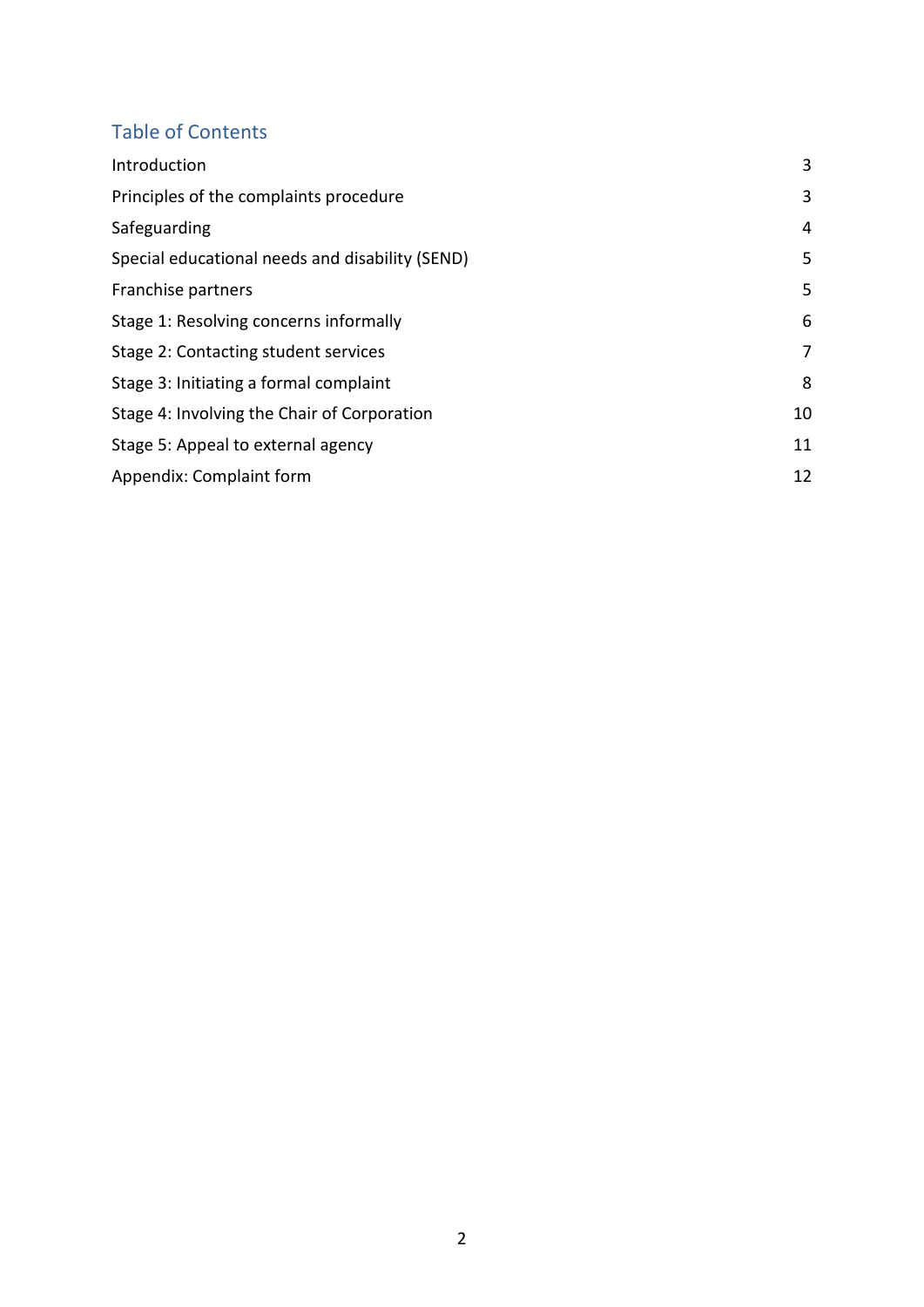#### <span id="page-2-0"></span>**Introduction**

We aim to ensure your experience of the Isle of Wight College is positive. However, we know that occasionally people may have concerns about some areas of our work, or the conduct of our staff or students.

We take complaints seriously. We view them as an important way of improving what we do. Complaints can let us know about difficulties or problems in our systems and may lead us to change and improve processes and procedures.

This procedure explains how students, apprentices, former students and apprentices, users of the college's services and stakeholders can make complaints about the services offered by the college.

Our complaints procedure covers concerns and formal complaints. For the purpose of this policy a complaint is defined as: "*An expression of dissatisfaction by one or more people about the college's action, or lack of action, or about the standard of service provided by, or on behalf of, the college*" (which aligns with the definition provided by th[e Office of the](https://www.oiahe.org.uk/resources-and-publications/good-practice-framework/handling-complaints-and-academic-appeals/complaints-and-academic-appeals/)  [Independent Adjudicator\)](https://www.oiahe.org.uk/resources-and-publications/good-practice-framework/handling-complaints-and-academic-appeals/complaints-and-academic-appeals/).

Examples of complaints can include:

- Teaching and learning, including on higher education programmes
- The experience of apprentices, either in the workplace or in college
- Equality and diversity issues
- The college environment, such as facilities and resources
- The distribution and administration of student support funds
- The services we provide the college restaurant, the hair and beauty salons, gym
- Franchised provision
- Misleading or incorrect information in prospectuses, promotional material or other information provided by the college
- Failure by the college to meet obligations including those outlined in the course/student handbooks and student charter

#### <span id="page-2-1"></span>Principles of the complaints procedure

We want our complaints procedure to be easily accessible, well publicised and easy to use.

We will handle complaints in line with the principles below:

• We will handle complaints speedily and with rigorous standards for action and keeping people informed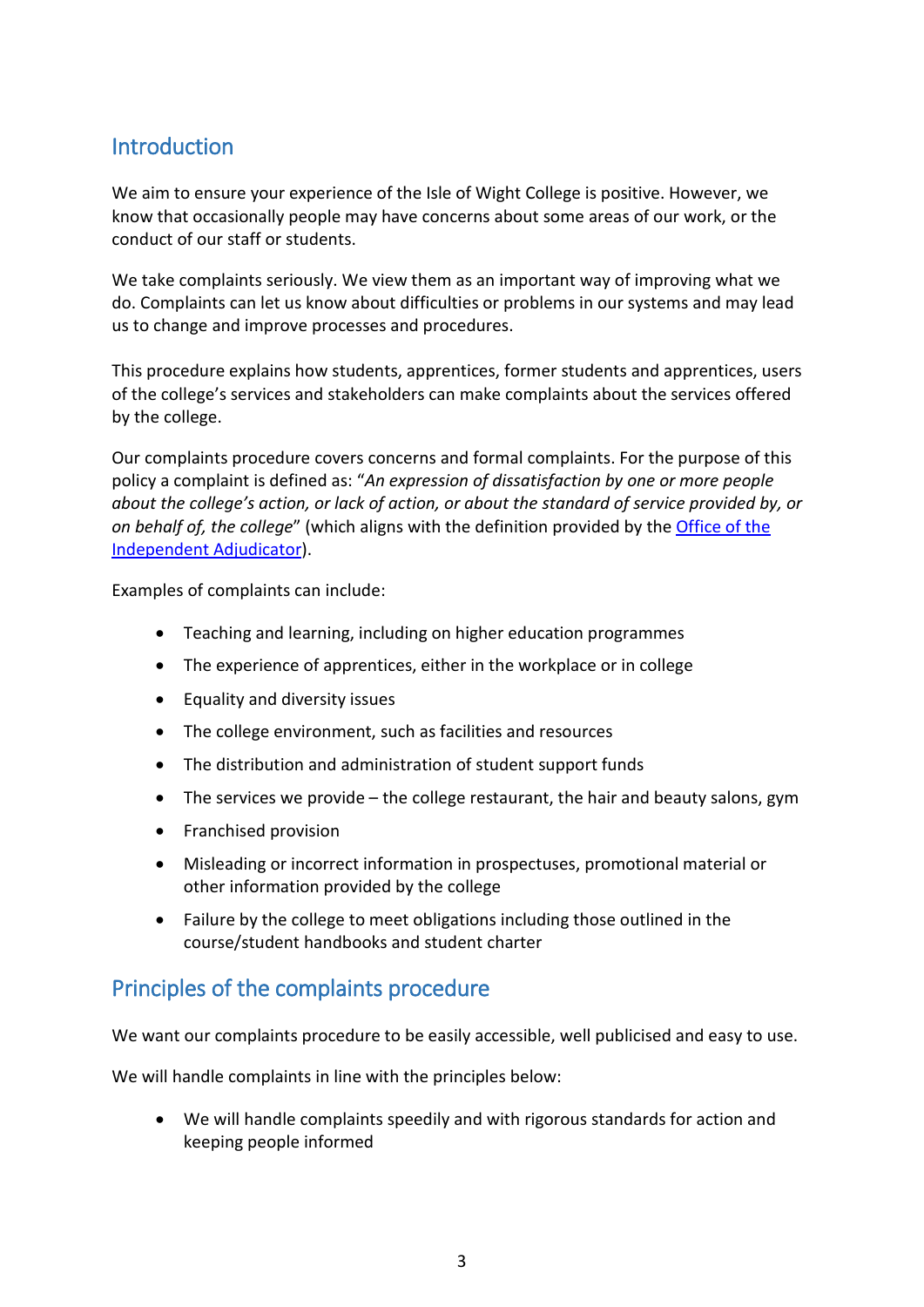- The process will be consistent, treating people in similar circumstances in similar ways
- We will investigate complaints thoroughly
- We will consider and respond to complaints in a fair and even-handed way
- Anyone submitting a complaint will not be disadvantaged in their dealings with the college as a consequence of their complaint.
- We will provide a full response which tackles all the issues raised
- We will provide clear information on what to do if people are unhappy with the response, including eventual recourse to an external agency
- We will prioritise complaints that we consider to be high risk, for example, those relating to safeguarding or disability support, or where the impact of the issues raised has detrimental consequences for the student's mental health or where the student displays distress
- We will regularly monitor complaints
- We will report annually on the level and nature of complaints to the college governors.

We will investigate every complaint thoroughly and deal with the issues as quickly as possible. We will admit our failings if the facts clearly prove that we have not delivered an acceptable standard of service.

We initially aim to resolve concerns informally, as described below. If you feel your concern should be treated as a formal complaint as set out in stage 3 of the below procedure, we encourage you to put it in writing, or make it clear to the person receiving your complaint that you wish your concern to be treated as a formal complaint.

You may nominate someone else to act on your behalf when submitting your complaint and subsequently liaising with the college. If you wish to do this, we will require from you a signed, written statement, confirming the name and contact details of the person you wish to appoint and the scope and capacity in which they will represent you. In handling the complaint, we will liaise directly with your representative, in accordance with your instructions, but will always send the final outcome letter to both you and your representative.

If someone submits a complaint on behalf of someone else, we will first contact that person to obtain their agreement to investigate the concerns raised.

#### <span id="page-3-0"></span>Safeguarding

Safeguarding young people and adults with care and support needs is a central part of our business. Our definition of safeguarding can be summarised as:

• Protecting young people and adults with care and support needs from maltreatment, harm, risk, attempted harm and abuse – whether this be physical,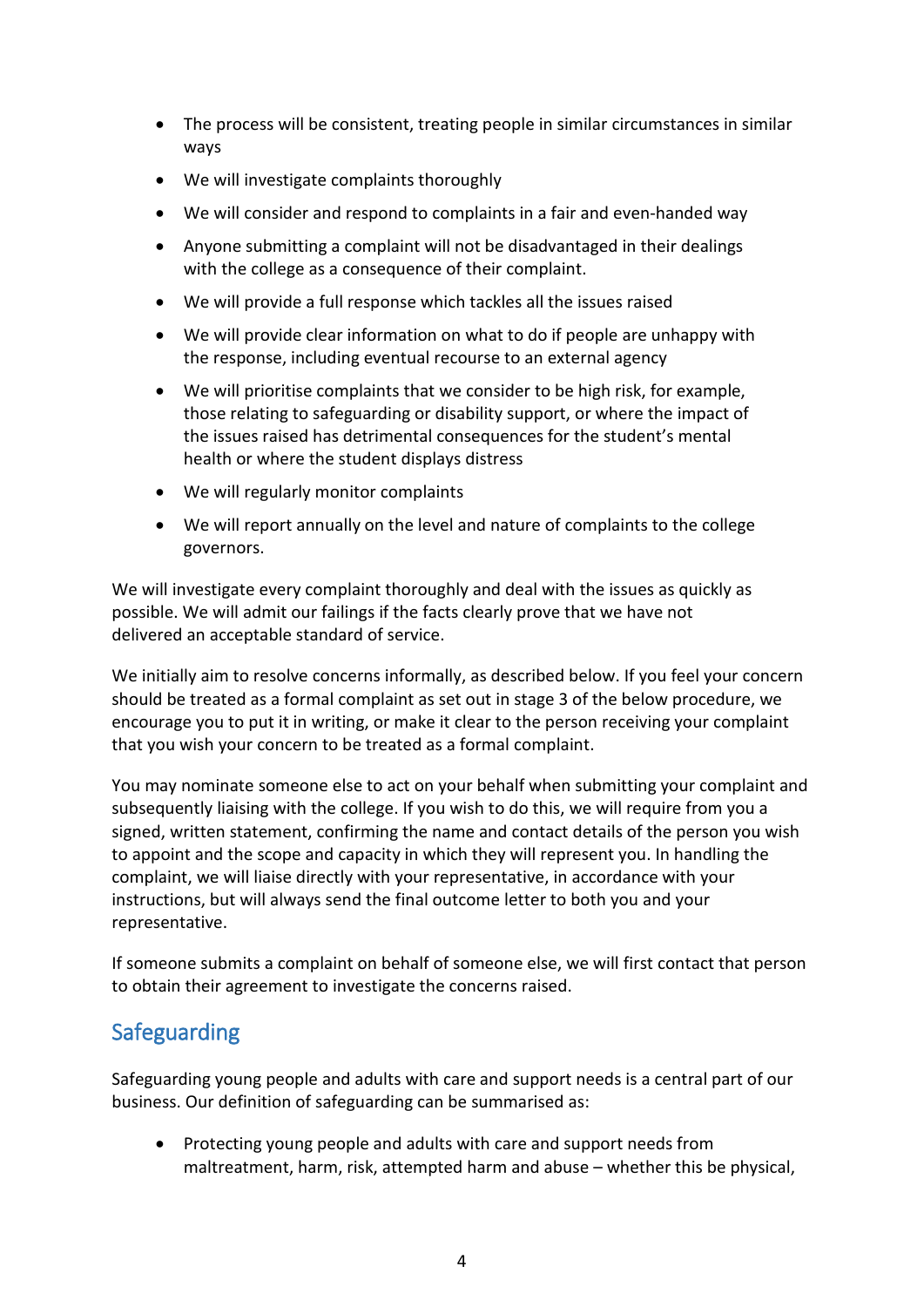sexual, emotional, psychological abuse or neglect – with the addition of financial abuse for adults with care and support needs

• Undertaking that role so as to enable young people and adults with care and support needs to have optimum life chances.

If you have a concern about the safety of a young person or adult with care and support needs at the college you should contact the college switchboard (01983 526631), where you will be referred to one of the college staff with responsibility for dealing with safeguarding matters.

You can read more about our commitment to protecting students in our Safeguarding Policy, which is available on the college website.

## <span id="page-4-0"></span>Special educational needs and disability (SEND)

The college always strives to meet the needs of all users of its services, including those with a special educational need and those with a disability. The college's equality, diversity and inclusion policy, which is available on the college website, sets out the college's approach to achieve this.

If a user of the college's services with a special educational need or a disability is unhappy with the support they are receiving, they should follow the steps set out in this procedure. The college recognises that they may need additional support in doing this and will ensure that this available. Young people aged 16-25, may find it helpful to refer to the Department for Education guide, ['Special educational needs and disability \(SEND\) complaints: A guide for](https://www.gov.uk/government/publications/send-complaints-guide-for-young-people-aged-16-to-25-in-education)  [Young People in education'](https://www.gov.uk/government/publications/send-complaints-guide-for-young-people-aged-16-to-25-in-education), a copy of which is available on the college website.

#### <span id="page-4-1"></span>Franchise partners

The college works with a number of franchise partners (primarily Platform One and UKSA) to offer educational programmes in specialist areas. Where a student studying a course franchised by the college to a partner has a concern or cause to complain they should initially discuss this with the franchise partner and follow its complaints procedure. If the student remains dissatisfied having fully exhausted all the steps in the partner's complaints procedure, they have the right to ask the college to undertake a review of how the complaint has been handled and the solutions offered by the partner.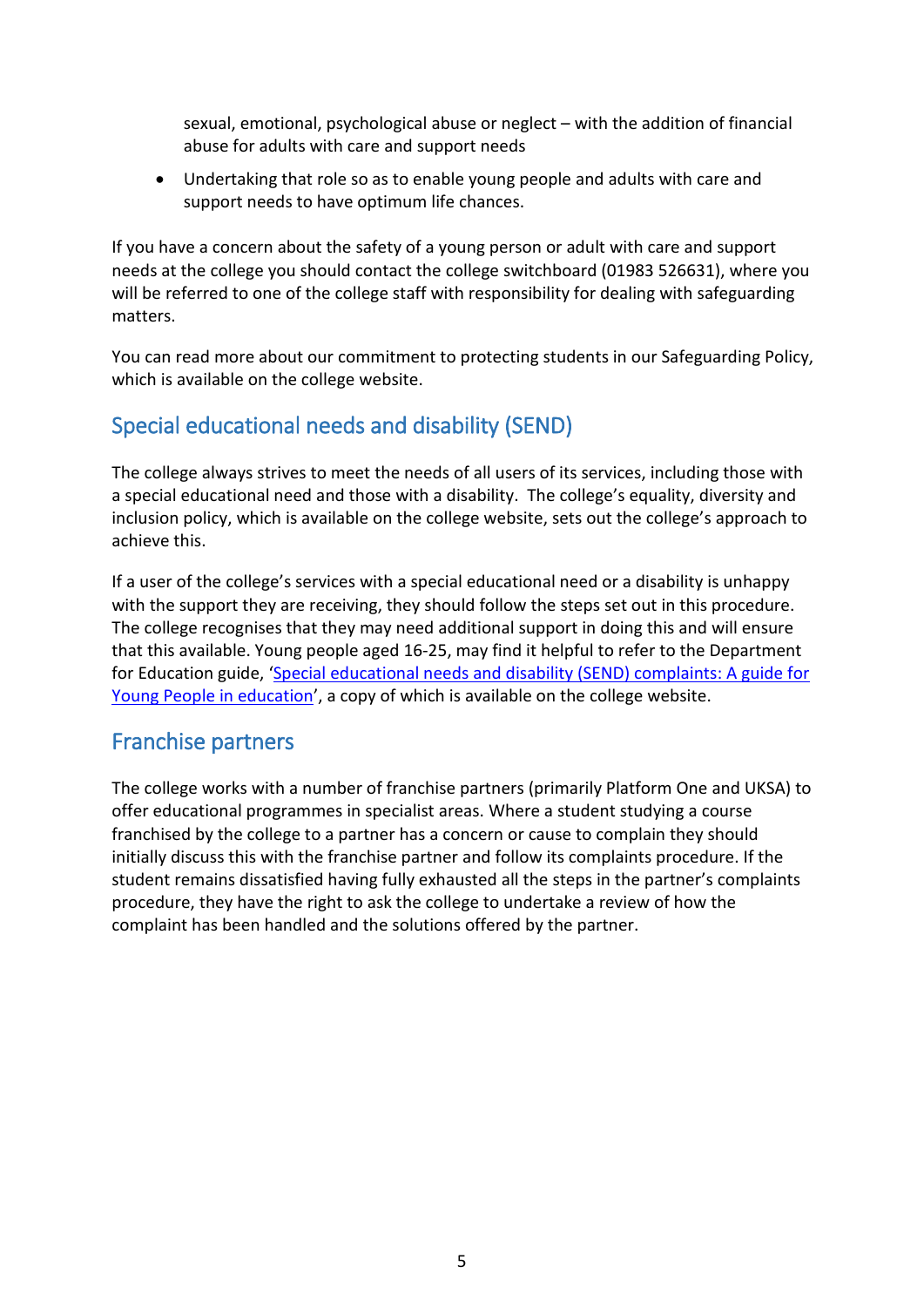# <span id="page-5-0"></span>Stage 1: Resolving concerns informally

We encourage anyone with a concern or a complaint to raise these as soon as possible so that we can deal with them quickly.

If you are already a student or apprentice at the college you should, in the first instance, speak to your tutor, assessor (if you are an apprentice), course coordinator, head of department, curriculum manager or student mentor. These people will do all they can to sort out the matters raised, through discussions and asking for advice where necessary.

If you are an employer with an apprentice, in the first instance speak to either the assessor of your apprentice or the head of apprenticeships.

If you are not a student at the college, please talk to our staff at reception or in our student support area, who will be happy to help resolve the matter.

To help develop and improve the service we offer, we keep records of matters raised and how they were resolved.

If we cannot resolve your concerns informally, or if you do not feel that we have dealt with your concern adequately, you may wish to move to stage 2 of our complaints procedure.

Please note:

- 1. Where appropriate, reference will be made to other college policies or procedures such as: Grievance Procedure, Student Disciplinary Procedure, Harassment Policy etc.
- 2. The college will not investigate anonymous complaints or those considered to be malicious.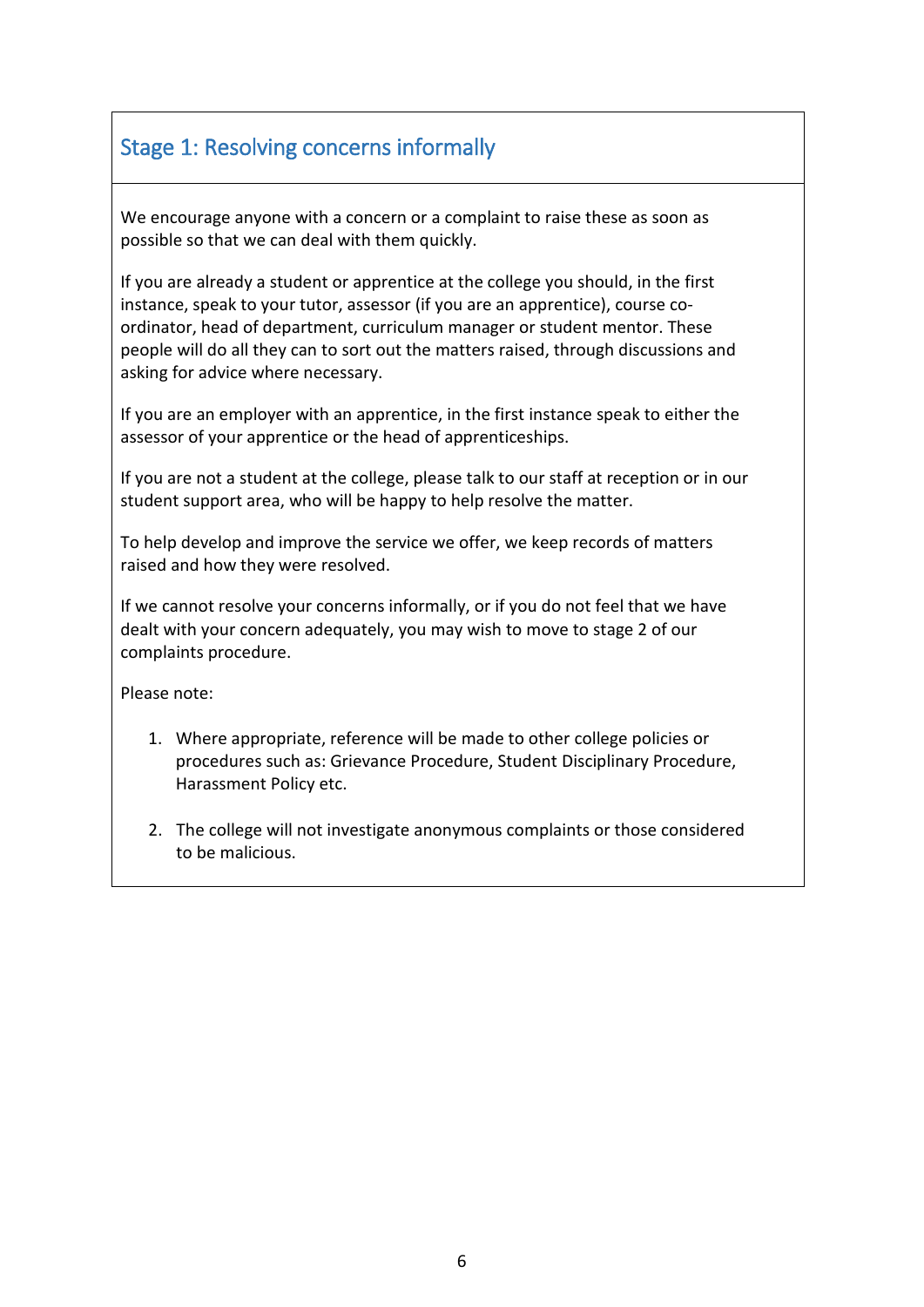## <span id="page-6-0"></span>Stage 2: Contacting student services

If you are unhappy with the response you receive to an initial complaint, you can talk to one of our student mentors.

The student mentor will listen to your concerns, check what action has already been taken and, where necessary, ask questions to make sure they clearly understand your issues. If necessary, the student mentor will then contact those best placed to help.

The student mentor will, if appropriate, advise and support you with the aim of brokering a resolution. Although the college is unable to provide advocacy services these are available from Southern Advocacy Services should you feel that you require additional support. Further information and their contact details are available on the following link: [www.southernadvocacyservices.co.uk.](http://www.southernadvocacyservices.co.uk/)

The staff will keep a written record of each case so that it can be used if any further investigation is needed. We will try to make sure that you are satisfied that we have done everything possible to resolve your concern.

If you feel that the matter has not been resolved, we will tell you how to make a formal complaint.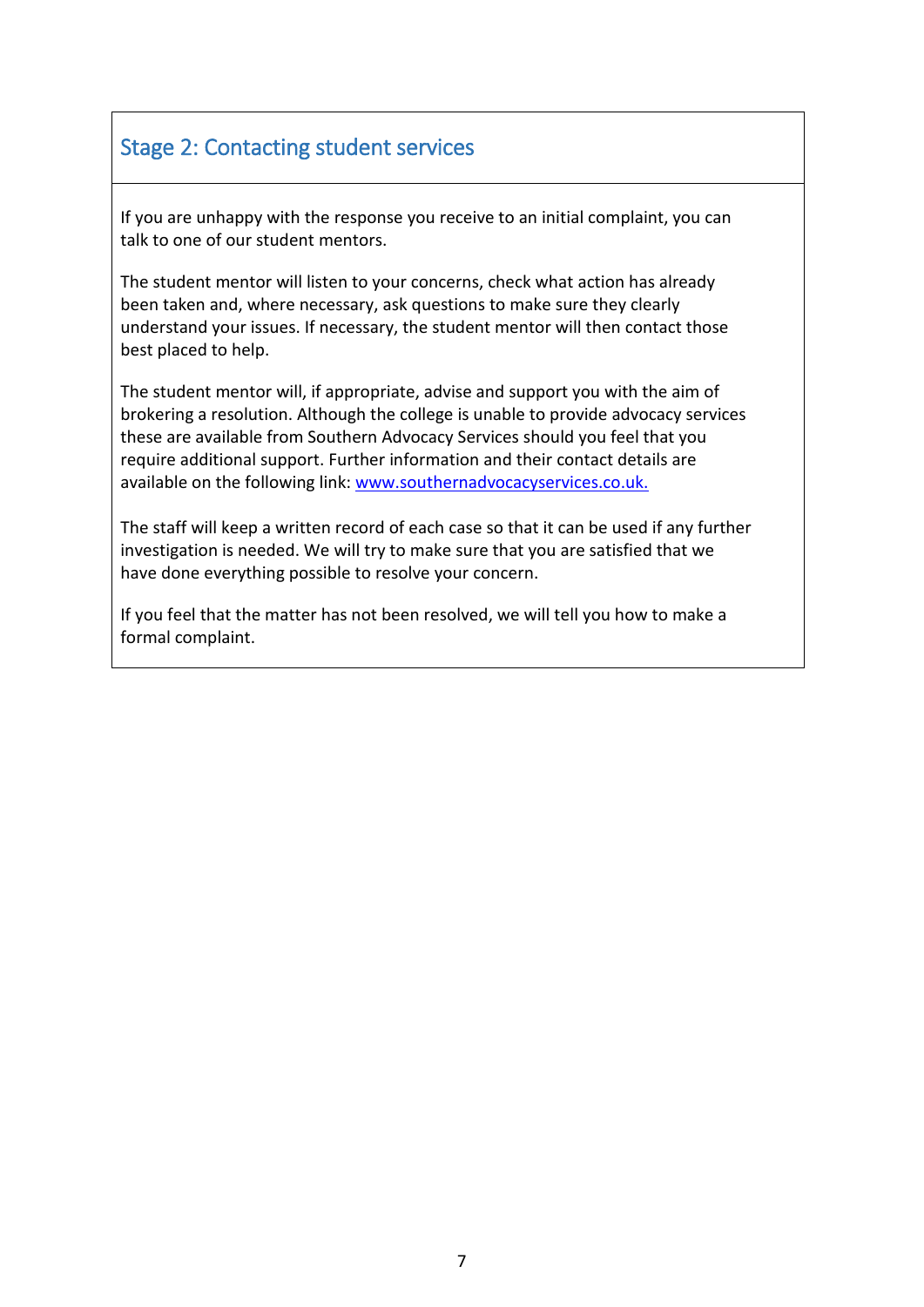# <span id="page-7-0"></span>Stage 3: Initiating a formal complaint

If it has not been possible to resolve your concerns informally, you may decide to make a formal complaint. Complaints could be about the conduct of our staff; our teaching and learning; our administrative processes; the college environment; or a combination of these. If you wish to make a formal complaint, we encourage you to lodge it within 30 days of the incident to ensure that the issue can be investigated fully and acted upon promptly, and no more than 90 days after the incident has occurred.

It is helpful if you can make formal complaints in writing, either in a letter or an email or by using the complaint form (see Appendix). Putting the complaint in writing can help you be clear on your concerns and ensure that we have responded to each of your points. If, however, you do not wish to put the complaint in writing, but still wish it to be treated as a formal complaint please make this clear to the person who is helping you.

If you have special circumstances which mean that you cannot send us a complaint in writing, or would like some assistance in submitting a complaint, then please contact a student mentor, who will be happy to assist you.

It is important that we have all the information, with all the points you want us to consider, from the start of the process. This will allow us to deal with your complaint more quickly and will reduce the need for us to ask for more information. Please give the reasons for your complaint as clearly as you can, with the main areas of concern set out and supported by examples. If you are unsure, the online complaints form may help you to structure your complaint. The Assistant Principal (Teaching, Learning, Students & HR) will initially assess your complaint and decide who will carry out the investigation. The Principal will be aware of your complaint and will oversee the investigation.

To submit your complaint, please either:

- a) Write to the Principal at the Isle of Wight College, Medina Way, Newport, Isle of Wight, PO30 5TA
- b) Send an e-mail to [complaints@iwcollege.ac.uk,](mailto:complaints@iwcollege.ac.uk) marked for the attention of the Principal
- c) Download the online complaints form, which can be found on the college website at [www.iwcollege.ac.uk](http://www.iwcollege.ac.uk/) or collect a form from the main college reception, complete and submit to the Isle of Wight College, Medina Way, Newport, Isle of Wight, PO30 5TA

You will be sent an acknowledgement of your complaint within two working days of its receipt.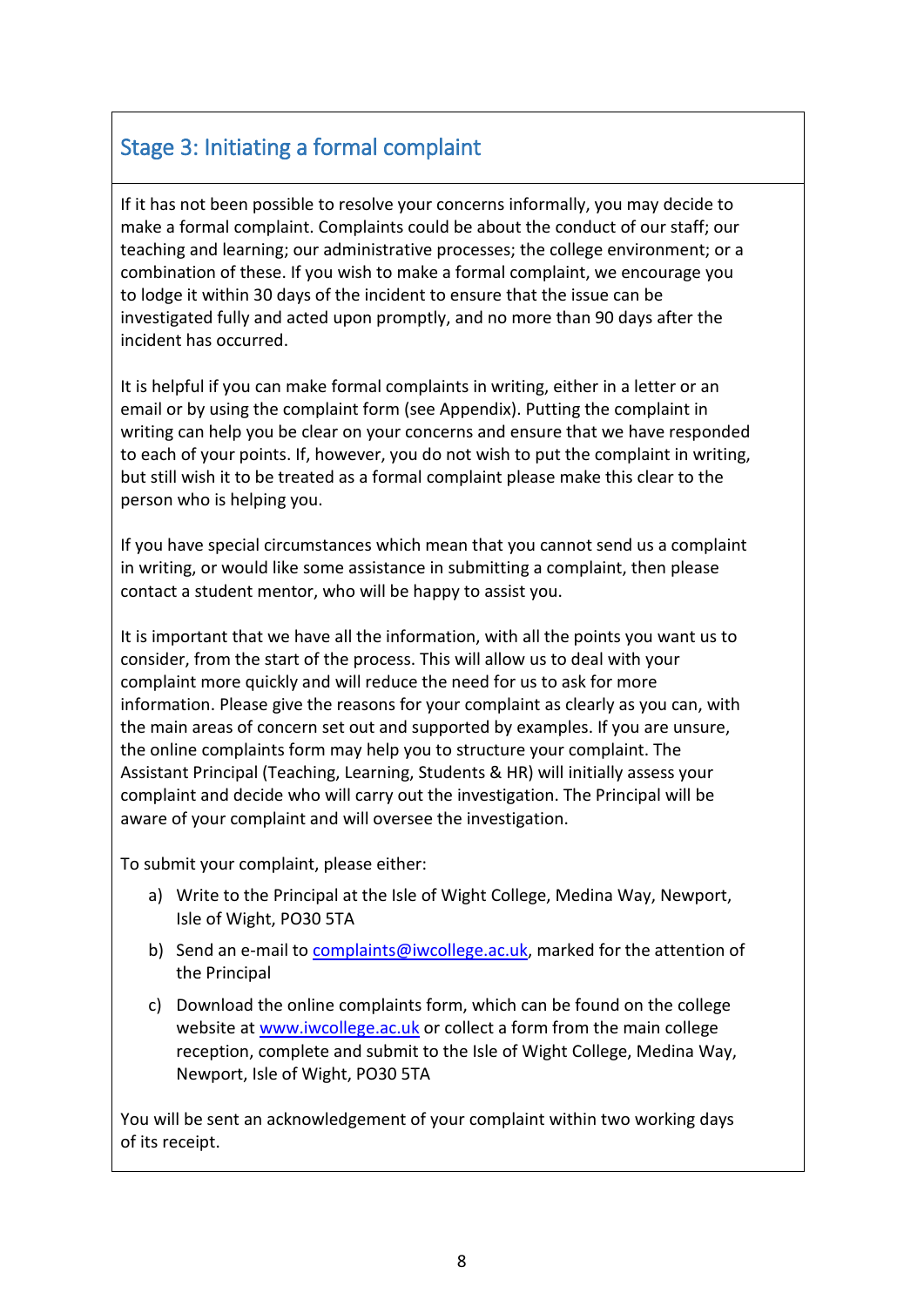We will reply in writing and ensure that the outcome letter is sufficiently detailed to provide a full response to all aspects raised in your complaint. We will try to answer all of your concerns within 10 working days (during term time) from the date of receipt. Our reply will include details of how to proceed should you remain unhappy with the response. When we cannot answer concerns within 10 working days (term time), we will keep you informed about when you will receive a response.

We will ensure that the response provides a clear conclusion in terms of whether an aspect of a complaint has been upheld or not upheld. However, where the evidence is inconclusive, (for example, if there is a difference of opinion which cannot reasonably be resolved through independent confirmation) then no conclusion will be drawn and the outcome will be recorded as 'no decision could be reached'. Where this occurs, we will give a full explanation of why a conclusion cannot be reached.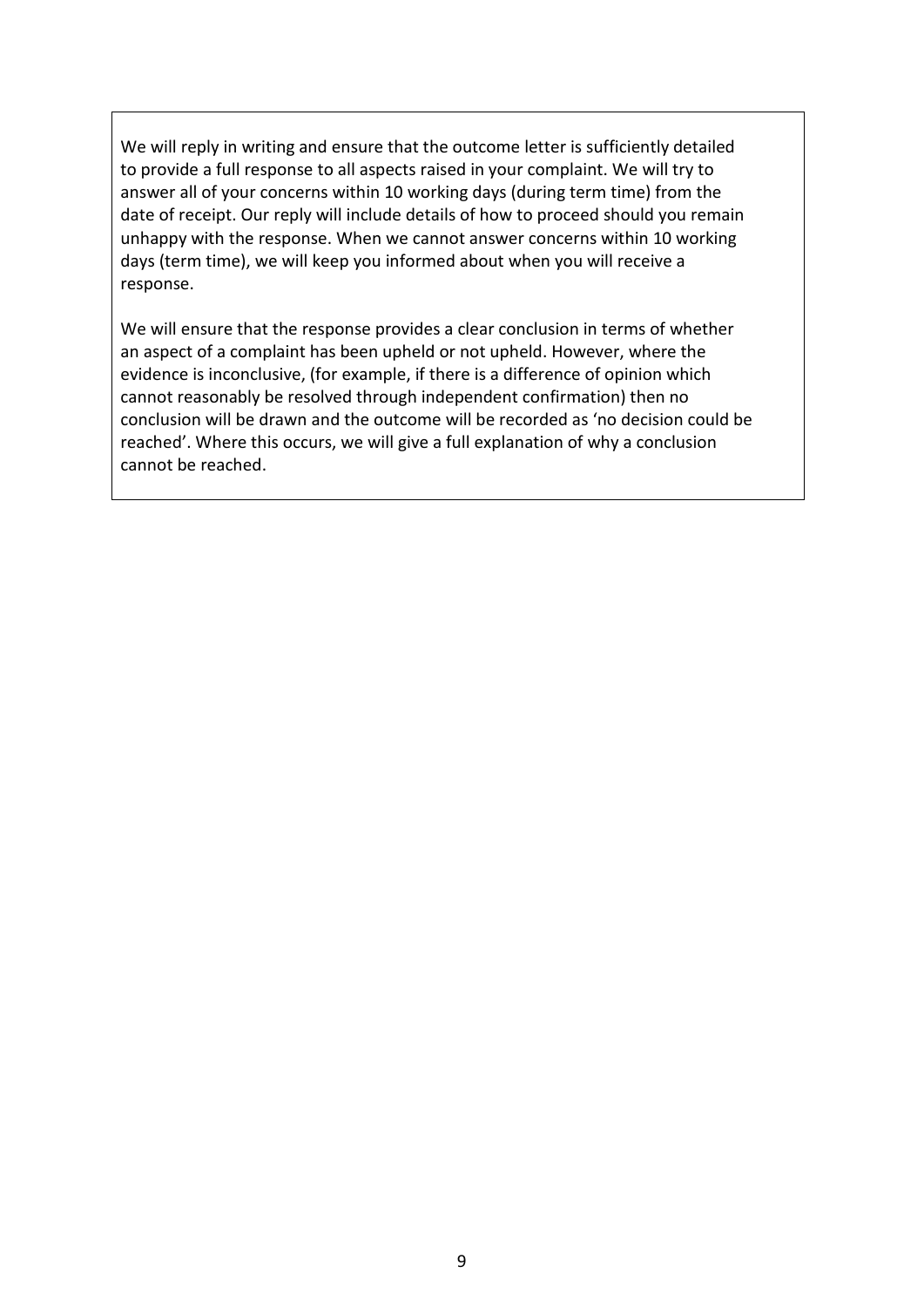# <span id="page-9-0"></span>Stage 4: Involving the Chair of Corporation

If you remain dissatisfied, you should contact the Chair of Governors of the Isle of Wight College at the address below and request a review of how the complaint was handled and the resolution offered:

Chair of Governors The Isle of Wight College Medina Way Newport Isle of Wight PO30 5TA

The request needs to be made within ten working days of the date of the reply to your complaint. You will receive an acknowledgement within two working days.

The Chair of Governors will consider your request and will carry out a review of the investigation and the outcome, taking account of your concerns. This review will also consider:

- Adherence to procedure
- **Alleged discrimination or discourtesy**
- Failure to apologise or accept mistakes
- **The appropriateness of the remedies offered.**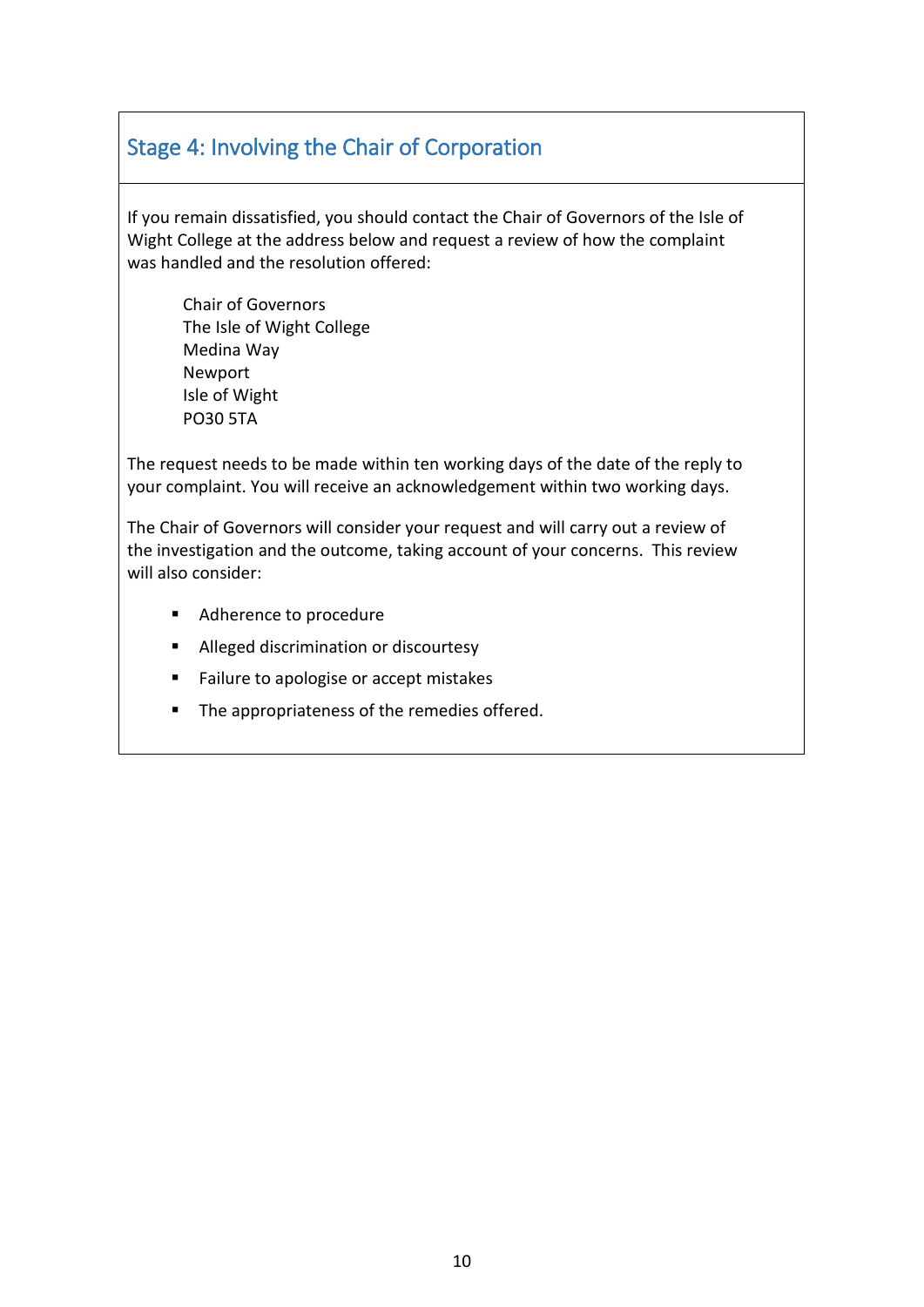## <span id="page-10-0"></span>Stage 5: Appeal to external agency

If, after having had your complaint reviewed by the Chair of Governors you do not believe the correct procedure has been followed, you should contact the Education and Skills Funding Agency at the address below. More information can be found on the Gov.uk website, which will guide you through the process and clearly sets out the parameters under which they operate

Customer Service Team Education and Skills Funding Agency Cheylesmore House Quinton Road Coventry, CV1 2WT

or by email to complaints.esfa@education.gov.uk

Full details of the process the Education and Skills Funding Agency will follow are available at:

[https://www.gov.uk/government/organisations/education-and-skills](https://www.gov.uk/government/organisations/education-and-skills-funding-agency/about/complaints-procedure)[funding-agency/about/complaints-procedure](https://www.gov.uk/government/organisations/education-and-skills-funding-agency/about/complaints-procedure)

#### **For Higher Education courses:**

Students studying on a higher education course should initially follow the college complaints procedure. If, once your complaint has been reviewed, you remain dissatisfied, then complaints should be directed to the University of Portsmouth, as follows:

**University of Portsmouth**  Complaints Team Email: complaintsadvice@port.ac.uk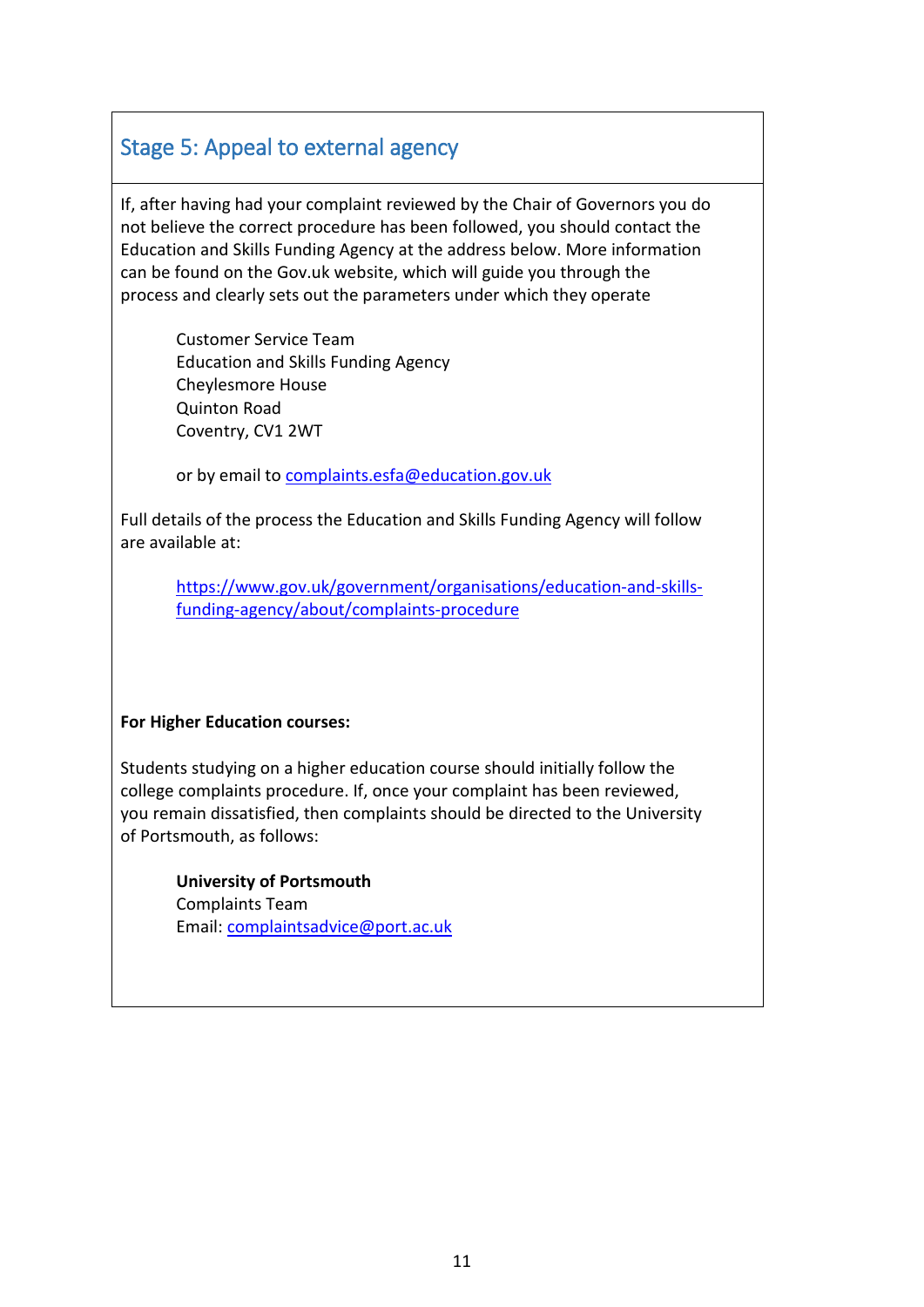# <span id="page-11-0"></span>Appendix: Complaint form



If you need help completing this form please ask your tutor or go to student services on the main campus. We do not comment publicly on the details and outcomes of a complaint.

| <b>CONTACT DETAILS</b>                                                                     |             |                        |                      |  |  |  |  |
|--------------------------------------------------------------------------------------------|-------------|------------------------|----------------------|--|--|--|--|
| What is your name?                                                                         |             |                        |                      |  |  |  |  |
| What is your home<br>telephone number?                                                     |             |                        |                      |  |  |  |  |
| What is your mobile<br>number?                                                             |             |                        |                      |  |  |  |  |
| Please tell us your postal<br>address                                                      |             |                        |                      |  |  |  |  |
| <b>ABOUT YOU</b>                                                                           |             |                        |                      |  |  |  |  |
| Are you a student at the<br>college?                                                       |             | <b>YES</b>             | <b>NO</b>            |  |  |  |  |
| If YES, what course are<br>you on?                                                         |             |                        |                      |  |  |  |  |
| Are you making a<br>complaint yourself or are<br>you making this<br>complaint on behalf of | <b>SELF</b> | <b>THEIR NAME:</b>     | <b>SOMEONE ELSE:</b> |  |  |  |  |
| someone else (e.g. son<br>or daughter)?                                                    |             | <b>COURSE DETAILS:</b> |                      |  |  |  |  |
| THE COMPLAINT                                                                              |             |                        |                      |  |  |  |  |
| What is the complaint about?                                                               |             |                        |                      |  |  |  |  |
| When did the incident occur?                                                               |             |                        |                      |  |  |  |  |